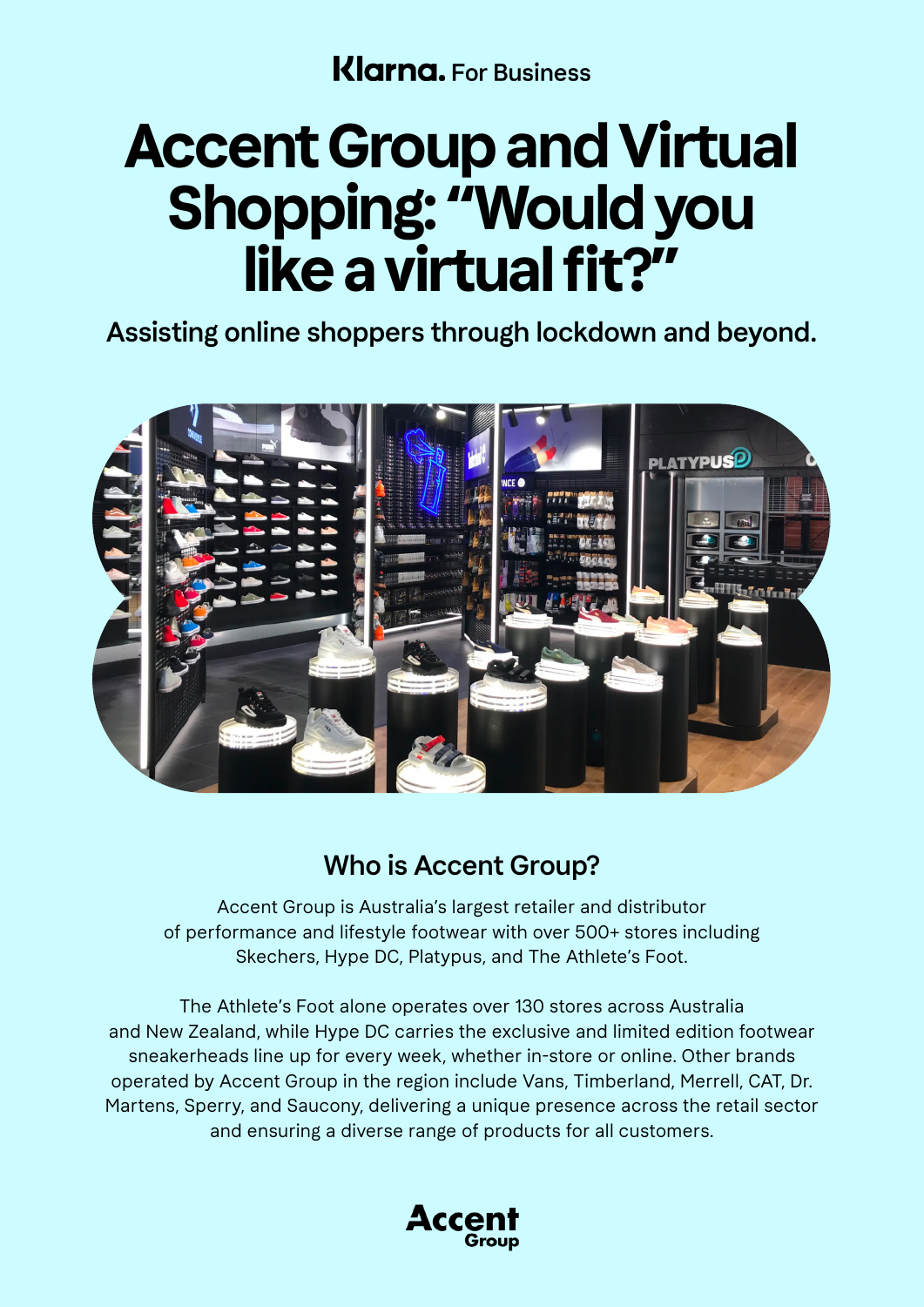### Challenge.

At the height of the COVID-19 lockdown in 2020 when all of its locations were closed, Accent Group had to figure out a way to encourage shoppers to keep shopping while also keeping their employees active and on the payroll. In late 2021 and early 2022, Australia saw another peak in COVID-19 cases, meaning solving these problems is still as relevant to Accent Group now as it was then.

To ensure continuity in the availability of service for shoppers, Accent Group ramped up its online operations during the first lockdown, using certain locations as "dark" stores to fulfill online orders for its 18 ecommerce sites. They also implemented Virtual Shopping by Klarna, which enables online shoppers to Message and Video Chat with employees.





#### Solution.

Implementing Virtual Shopping also meant Accent Group was able to keep staff on payroll by moving store teams online, extending working hours to coincide with when online customers are most active.

Through Messaging and Video Chat, product experts help customers find the exact silhouette they're looking for, answering questions about colorway, size, and fit along the way. "We started asking customers, 'would you like a virtual fit?' and almost every time the answer was 'yes,'" says Kasie Heathcote, the General Manager for Digital at Accent Group.

Contacts by Virtual Shopping also enables store associates to add customers to their contacts list, keeping the conversation going via text and email long after the first transaction. Accent Group leverages this feature to update shoppers on new drops, restock information, and answer any future questions.